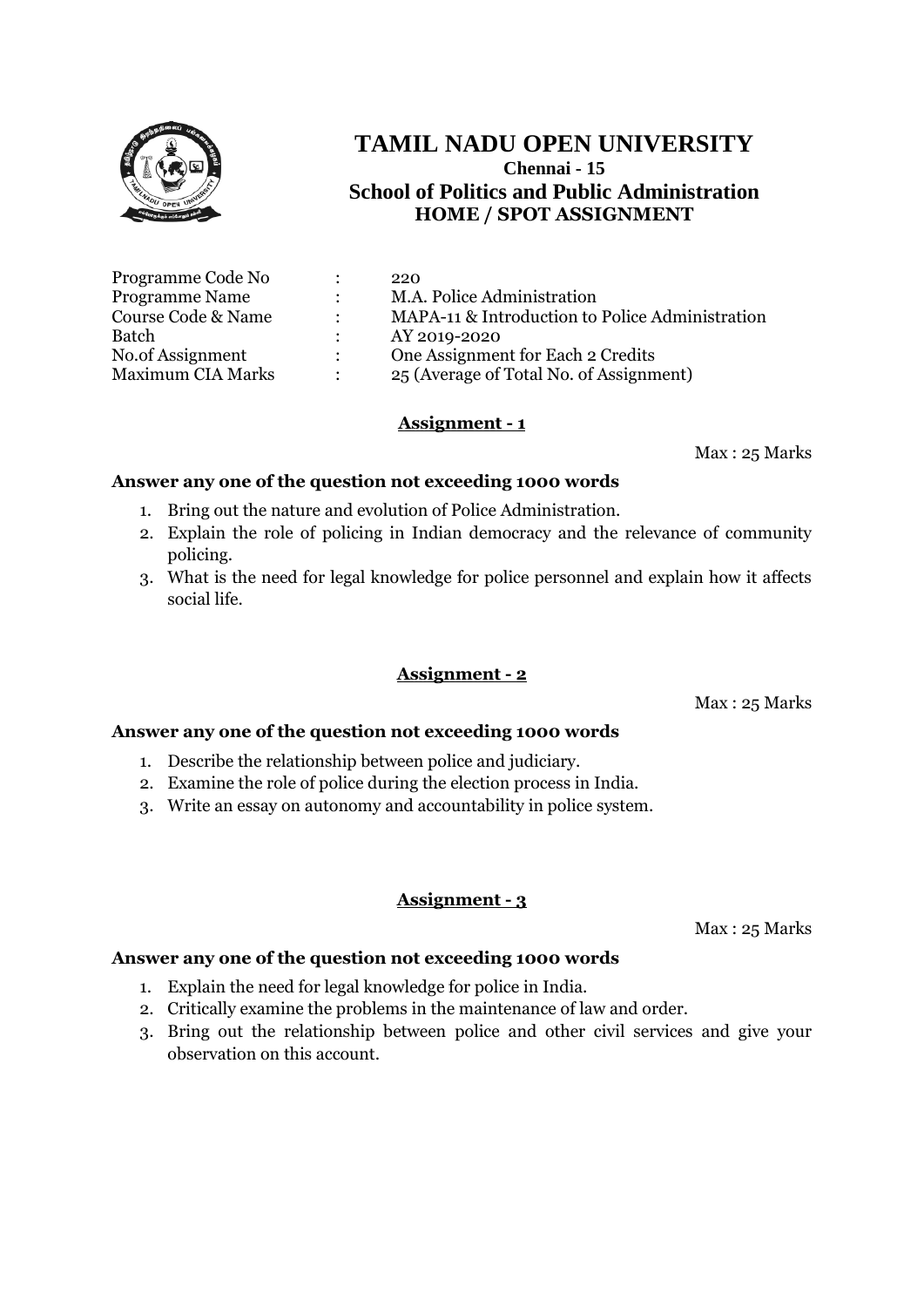

# **TAMIL NADU OPEN UNIVERSITY Chennai - 15 School of Politics and Public Administration HOME / SPOT ASSIGNMENT**

|                | 220                                              |
|----------------|--------------------------------------------------|
|                | M.A. Police Administration                       |
| $\ddot{\cdot}$ | MAPA-12 & Constitution and Administration System |
|                | in India                                         |
|                | AY 2019-2020                                     |
| $\mathcal{L}$  | One Assignment for Each 2 Credits                |
| $\bullet$      | 25 (Average of Total No. of Assignment)          |
|                |                                                  |

## **Assignment - 1**

Max : 25 Marks

## **Answer any one of the question not exceeding 1000 words**

- 1. Explain the functions of the Ministry of Home Affairs and importance of its role in internal security.
- 2. Discuss about the Judicial Review and Constitutional Remedies.
- 3. What are local governments? Elaborate on the importance and salient features of 73rd and 74th amendments to the Indian Constitution.

## **Assignment - 2**

Max : 25 Marks

## **Answer any one of the question not exceeding 1000 words**

- 1. Write an essay on 73rdConstitutional Amendment Act.
- 2. Give an account of Indian Federal System.
- 3. Examine the role and functions of Chief Minister of a state.

## **Assignment - 3**

Max : 25 Marks

## **Answer any one of the question not exceeding 1000 words**

- 1. Trace out the evolution of Indian Administration.
- 2. Examine the federal features of Indian Constitution.
- 3. Analyse the structure of Council of Ministers.

## **Assignment - 4**

Max : 25 Marks

- 1. Assess the Supreme Court role in the protection of Fundamental Rights.
- 2. Describe the 3 type structure of panchayat raj system in Tamil Nadu.
- **3.** Give an account on Constitutional Remedies.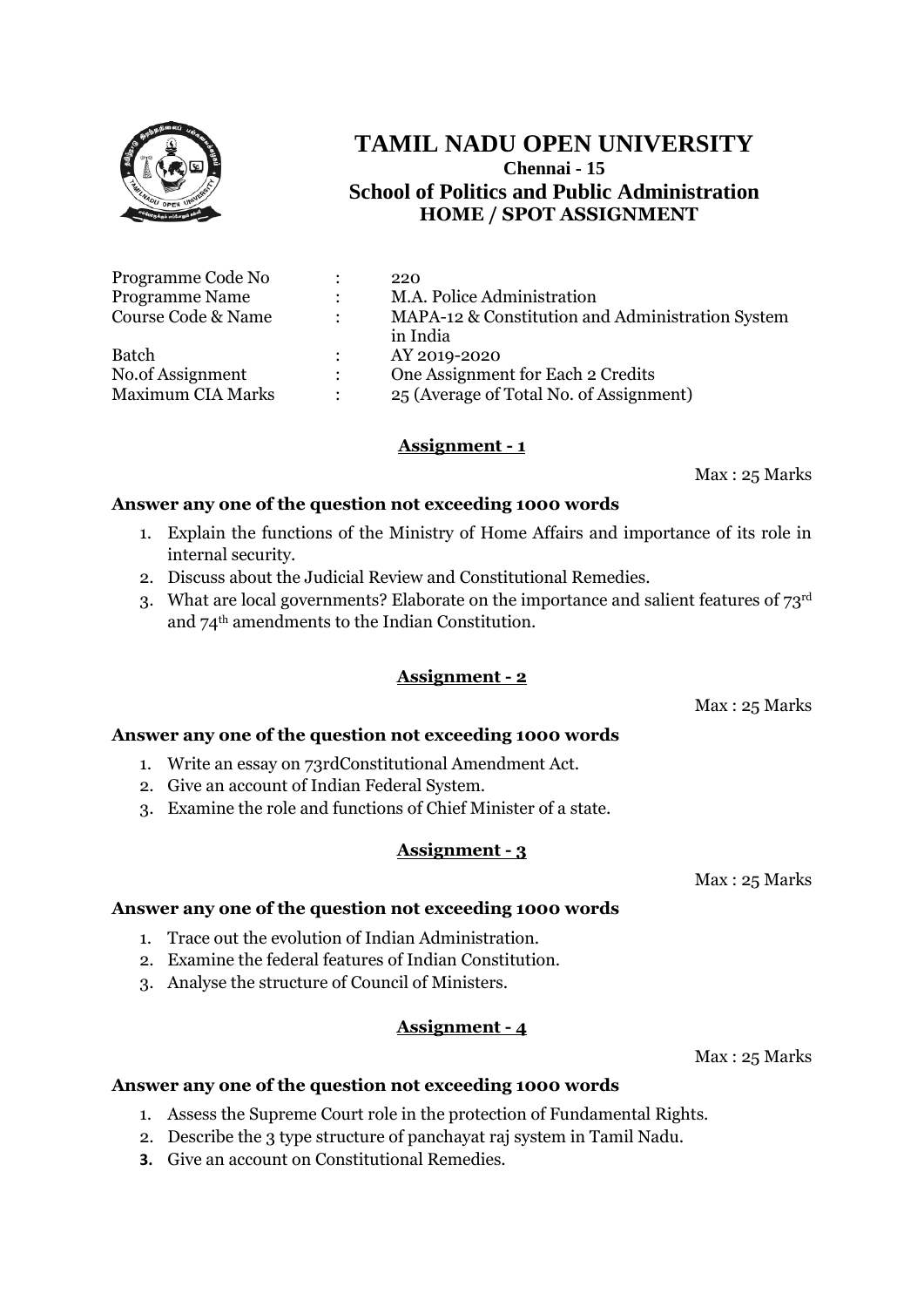

# **TAMIL NADU OPEN UNIVERSITY Chennai - 15 School of Politics and Public Administration HOME / SPOT ASSIGNMENT**

| Programme Code No        |                      | 220                                     |
|--------------------------|----------------------|-----------------------------------------|
| <b>Programme Name</b>    |                      | M.A. Police Administration              |
| Course Code & Name       | $\ddot{\phantom{a}}$ | MAPA-13 & Police Ethics and Integrity   |
| Batch                    |                      | AY 2019-2020                            |
| No.of Assignment         | $\mathcal{L}$        | One Assignment for Each 2 Credits       |
| <b>Maximum CIA Marks</b> | $\bullet$            | 25 (Average of Total No. of Assignment) |

## **Assignment - 1**

Max : 25 Marks

## **Answer any one of the question not exceeding 1000 words**

- 1. What are ethics and its nature? Explain it in the context of law and morality.
- 2. What are codes of ethics? Explain it in the context of integrity in police administration.
- 3. What is the need for professional ethics and values in police administration? Bring out the changing nature of policing.

#### **Assignment - 2**

Max : 25 Marks

## **Answer any one of the question not exceeding 1000 words**

- 1. Identify the relations between Ethics and Law.
- 2. Examine the significance of Professional values in Police administration.
- 3. Suggest measures to improve Police image in India.

## **Assignment - 3**

Max : 25 Marks

- 1. Examine the significance of Professional values in Police administration.
- 2. Analyse the reasons for the decline of ethics among Police in India.
- 3. Write an essay on alcoholism and Narcotic drugs.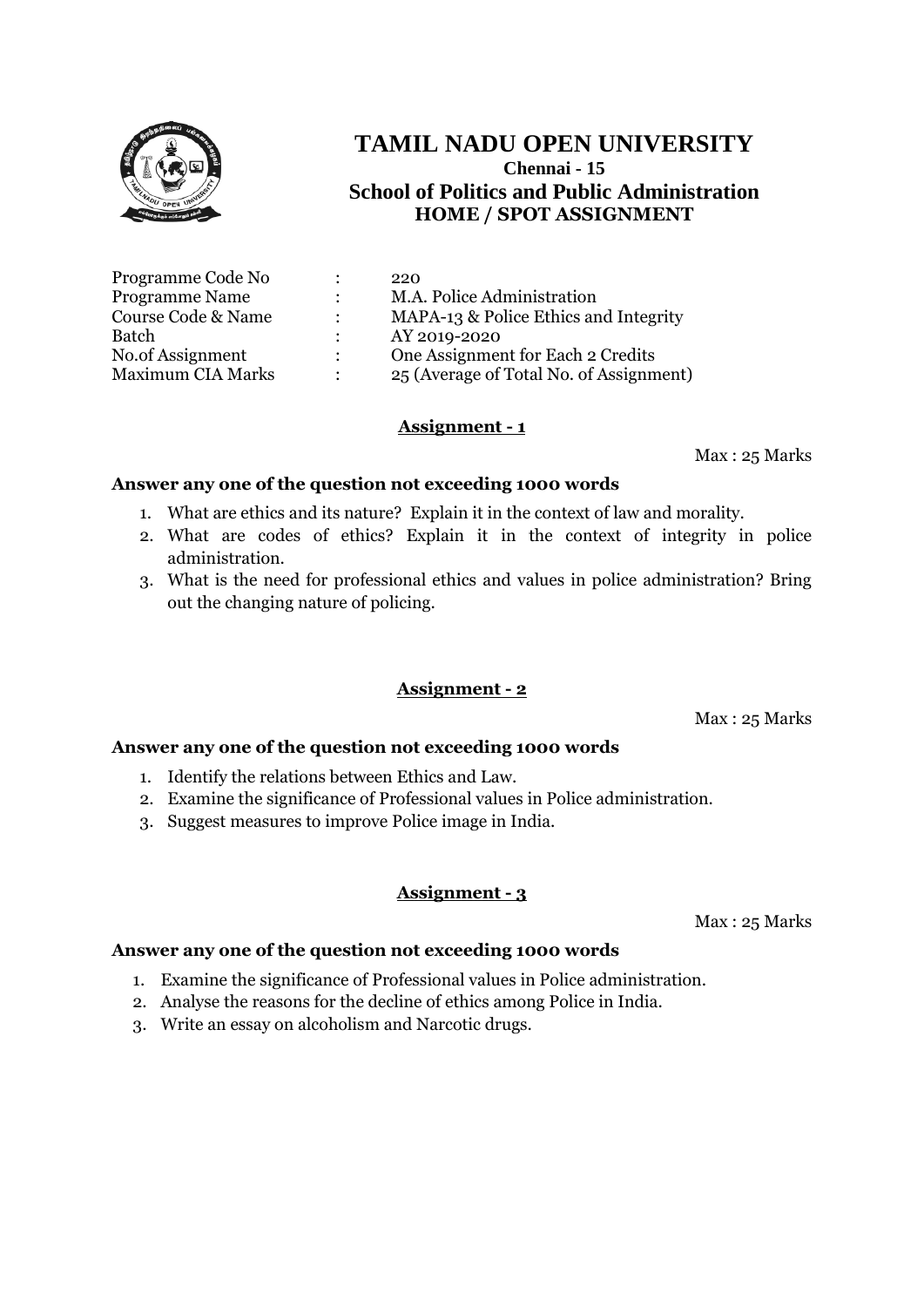

# **TAMIL NADU OPEN UNIVERSITY Chennai - 15 School of Politics and Public Administration HOME / SPOT ASSIGNMENT**

| Programme Code No        |                      | 220                                     |
|--------------------------|----------------------|-----------------------------------------|
| <b>Programme Name</b>    | $\ddot{\phantom{0}}$ | M.A. Police Administration              |
| Course Code & Name       |                      | MAPA-14 & Legal System and Police       |
| <b>Batch</b>             |                      | AY 2019-2020                            |
| No.of Assignment         | $\mathcal{L}$        | One Assignment for Each 2 Credits       |
| <b>Maximum CIA Marks</b> |                      | 25 (Average of Total No. of Assignment) |

#### **Assignment - 1**

Max : 25 Marks

#### **Answer any one of the question not exceeding 1000 words**

- 1. Describe the hierarchy and functions of the High Courts and District Courts.
- 2. What is Criminal Procedure Code and explain the provisions relating to Bail and Bonds.
- 3. Bring out the nature of excess of police action and the issue of custodial death.

#### **Assignment - 2**

Max : 25 Marks

#### **Answer any one of the question not exceeding 1000 words**

- 1. Discuss the relationship between Police and Judiciary.
- 2. Write an essay on various types of Evidences.
- 3. Examine the legal awareness of police in police administration.

#### **Assignment - 3**

Max : 25 Marks

- 1. Describe the nature of legal system existed during British rule.
- 2. Write an essay on History of Indian Criminal Law.
- 3. Identify various offences affecting minorities in India.